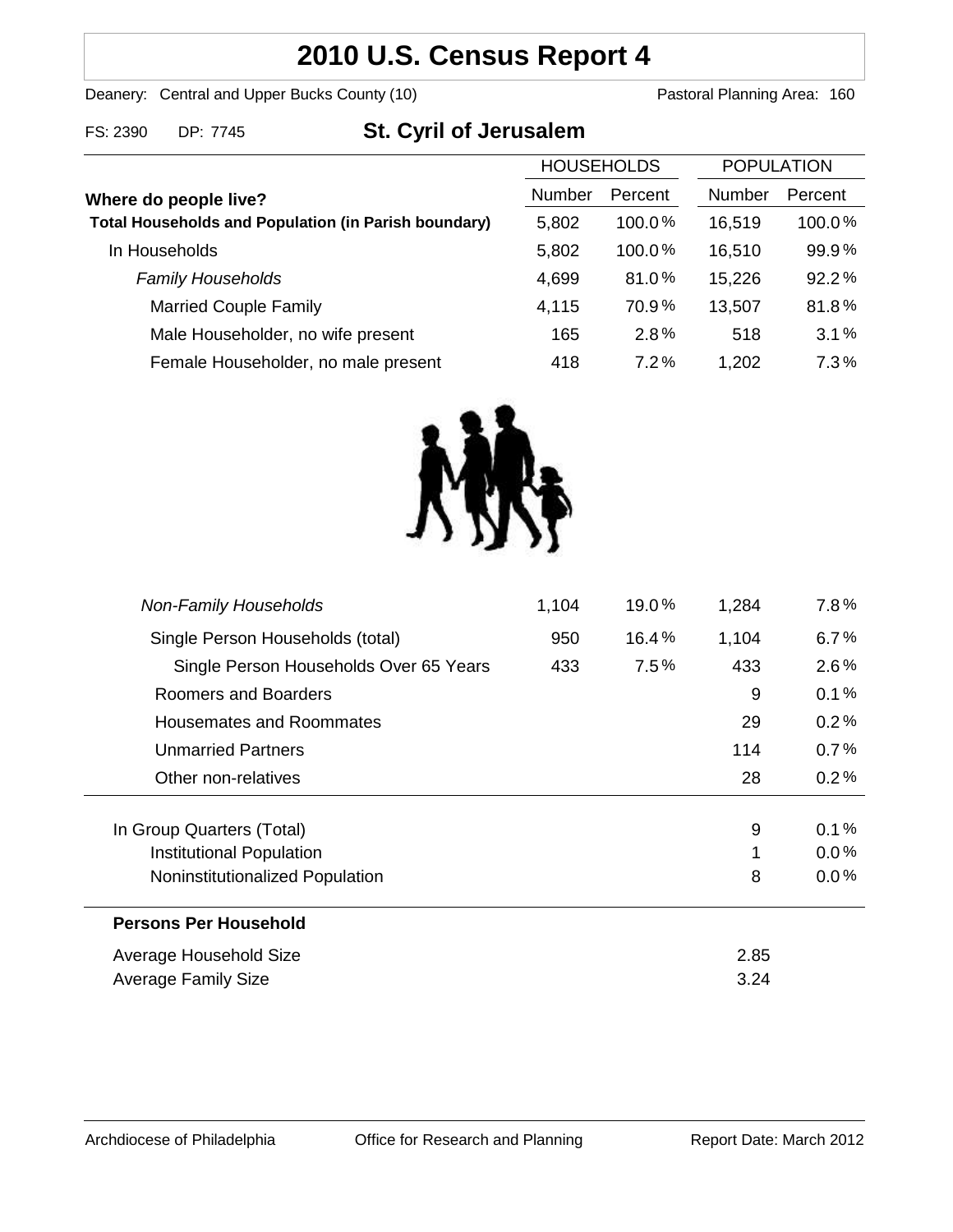### **2010 U.S. Census Report 4**

Deanery: Central and Upper Bucks County (10) Deanery: Central and Upper Bucks County (10)

### FS: 2390 DP: 7745 **St. Cyril of Jerusalem**

|                                                      |        | <b>POPULATION</b> |  |
|------------------------------------------------------|--------|-------------------|--|
| Where do Children - Under Age 18 Live?               | Number | Percent           |  |
| Total Children - Under Age 18 (in Parish boundary)   | 4,368  | 100.0%            |  |
| In Households                                        | 4,364  | 99.9%             |  |
| Householder or spouse is under 18                    | 0      | 0.0%              |  |
| With Related:                                        |        |                   |  |
| Married-Couple Family                                | 3,774  | 86.4%             |  |
| Male Householder, No Wife Present                    | 120    | 2.8%              |  |
| Female Householder, No Husband Present               | 326    | 7.5%              |  |
| <b>Other Related Householder</b>                     | 31     | 0.7%              |  |
| <b>With Non-Relatives</b>                            | 22     | 0.5%              |  |
| <b>Grandparent Householder</b>                       | 91     | 2.1%              |  |
| In Group Quarters                                    | 4      | 0.1%              |  |
| Institutionalized population                         | 0      | 0.0%              |  |
| Noninstitutionalized population                      | 4      | 0.1%              |  |
| Where do Adults - Age 65 and Older - Live?           |        |                   |  |
| Total Adults - Age 65 and Older (in Parish boundary) | 2,138  | 100.0%            |  |
| In Households                                        | 2,134  | 99.8%             |  |
| Family Households:                                   | 1,646  | 77.0%             |  |
| Is Householder or Spouse                             | 1,453  | 67.9%             |  |
| With Other Relative Householder                      | 28     | 1.3%              |  |
| With Non-Related Householder                         | 4      | 0.2%              |  |
| is Parent                                            | 96     | 4.5%              |  |
| is Parent-in-Law                                     | 66     | 3.1%              |  |
| In Non-family Households:                            | 488    | 22.8%             |  |
| Male Living Alone                                    | 94     | 4.4%              |  |
| Male not Living Alone                                | 18     | $0.8\%$           |  |
| Female Living Alone                                  | 338    | 15.8%             |  |
| Female not Living Alone                              | 10     | 0.5%              |  |
| Other                                                | 27     | 1.3%              |  |
| In Group Quarters                                    | 4      | 0.2%              |  |
| Institutionalized population                         | 1      | 0.0%              |  |
| Noninstitutionalized population                      | 3      | 0.1%              |  |
| Housing Units in the Parish boundary                 |        |                   |  |
| <b>Total Housing Units</b>                           | 5,953  | 100.0%            |  |
| Occupied                                             | 5,802  | 97.5%             |  |
| Owner-Occupied                                       | 5,487  | 92.2%             |  |
| Renter-Occupied                                      | 316    | 5.3%              |  |
| Vacant                                               | 150    | 2.5%              |  |

Archdiocese of Philadelphia **Office for Research and Planning** Report Date: March 2012